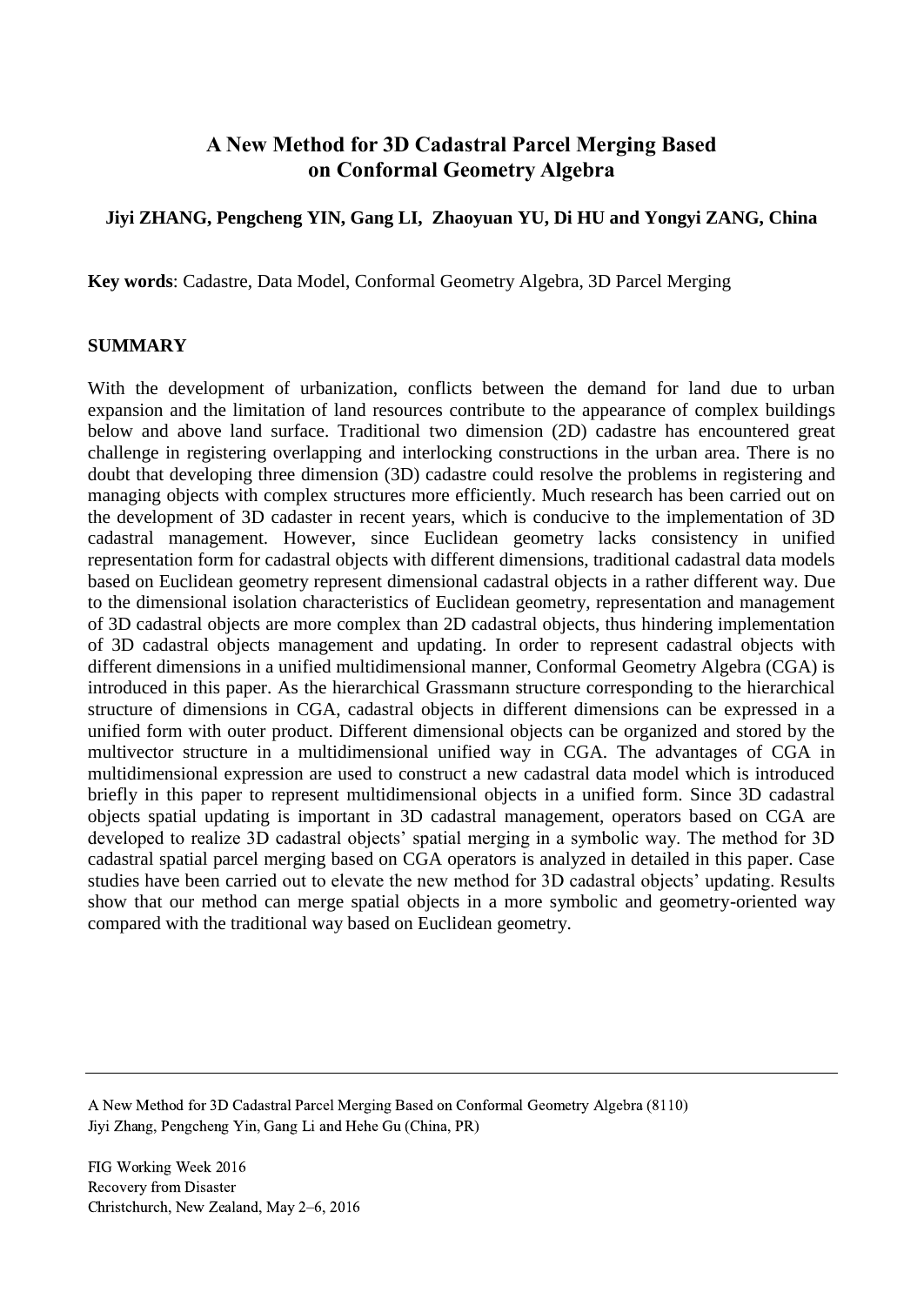# **A New Method for 3D Cadastral Parcel Merging Based on Conformal Geometry Algebra**

# **Jiyi ZHANG, Pengcheng YIN, Gang LI, Zhaoyuan YU, Di HU and Yongyi ZANG, People's Republic of China**

### **1. INTRODUCTION**

Since the two dimension (2D) cadastre cannot clearly express and manage the complex buildings and cadastral rights in urban area, the three dimension (3D) cadastre has been developed to address those limitations in traditional 2D cadastral namagement. Numerous developments for 3D cadastre have been achieved in the past few years. Several types of 3D cadastral data models have been developed (Henssen 1995, Meyer 2001, ePlan 2010, ISO19152 2912).

Since the land ownership boundaries and the rights should be strictly and accurately defined in cadastral registration, 3D cadastral data models use the topological relations among dimensional components to represent the construction structures of the 3D cadastral parcels (Tse and Gold 2003, Zlatanova et al 2004, Ying et al 2014). Therefore, the most typical data representation models for the 3D cadastre are the topology-based. They focus on the description of topological relations among different dimensional construction elements of 3D objects. The essence of those topological data models is actually a 3D extension of topological relations among point, line and plane used in 2D dimensional space. And the combining and splitting of the 3D cadastral parcels are based on the complex topological relation-based intersection and splitting.

Almost all the current existing 3D cadastral data models are constructed in Euclidean geometry space. However, different dimensional objects in Euclidean space cannot be represented in a unified expression form. Expression methods for 3D objects in Euclidean space are distinct from 2D objects. Spatial representations for 3D parcels in a cadastral database are more complicated than 2D parcels. The complexities of topological relationships among components of 3D objects increase the difficulty of development of 3D cadastre. The hierarchical Grassmann structure is not consistent with the hierarchical structure of dimensions in Euclidean space, which is the main reasons for the division of multidimensionality in Euclidean space (Yuan et al 2013). Limitations of Euclidean geometry in multidimensional expression cause problems in the extension and development from 2D cadastre to 3D cadastre. There are still no universally accepted 3D cadastral data models for complex geometries representation efficiently. How to store and update geometry and topological relations for 3D cadastral objects in database efficiently is still a challenge in the 3D cadaster development (van Oosterom 2013).

To solve problems encountered in 3D cadastre development, we have introduced Conformal Geometric Algebra (CGA) in 3D cadastral data model construction (Zhang et al 2016). In this paper we mainly focus on the algorithm for 3D objects updating which is represented by 3D cadastral spatial data model based on CGA.

A New Method for 3D Cadastral Parcel Merging Based on Conformal Geometry Algebra (8110) Jiyi Zhang, Pengcheng Yin, Gang Li and Hehe Gu (China, PR)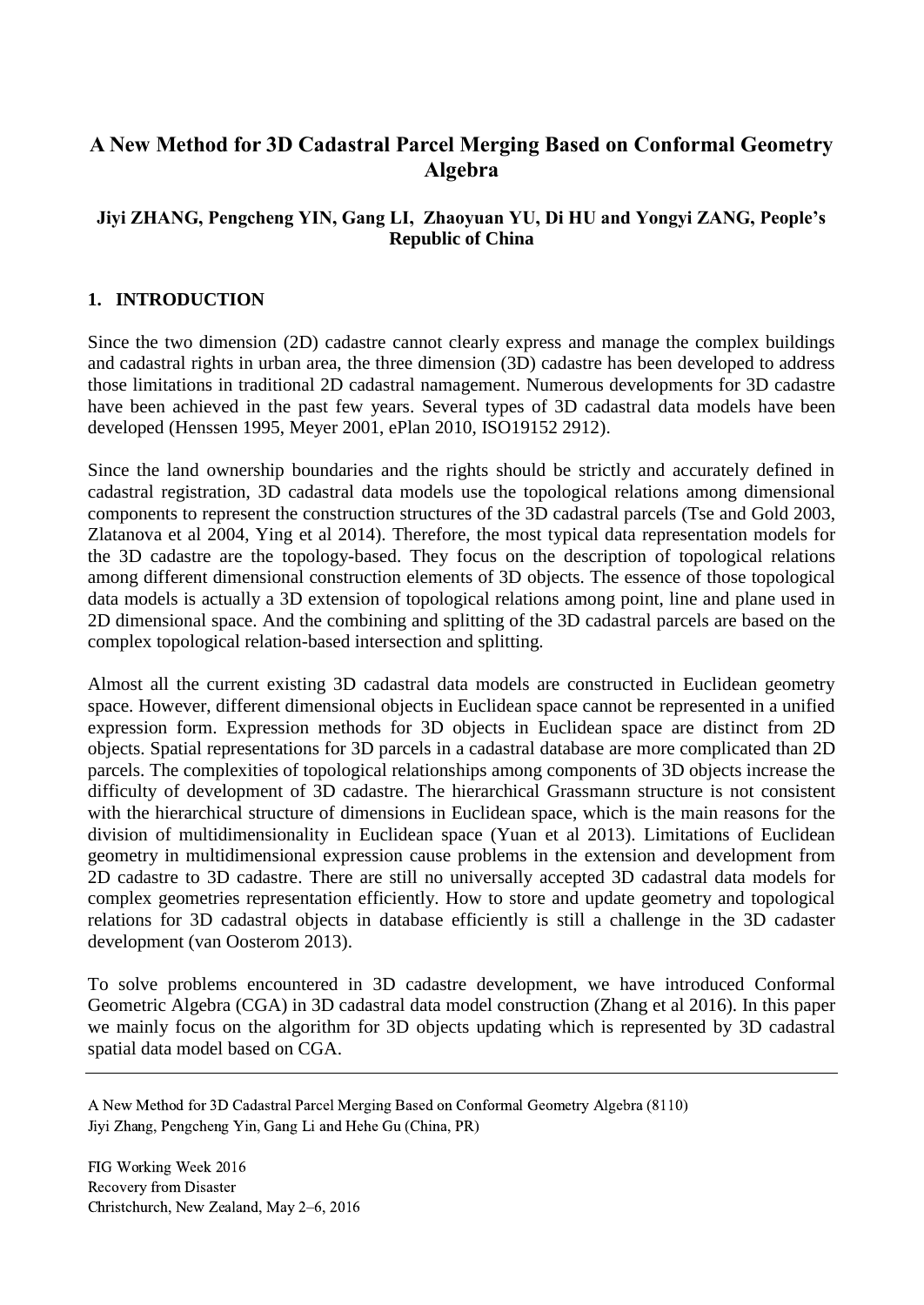# **2. CONFORMAL GEOMETRIC ALGEBRA**

# **2.1 Background of CGA**

Lots of mathematicians try to integrate different geometric system into a unified algebraic framework in middle of 19th century. The concept of Quaternions is first developed by Irish mathematician Hamilton in 1843, which successfully extended complex number to higher dimension (compare to 2D). In the next year 1844, Germany mathematician Grassmann published his masterpiece, *The Theory of Linear Extension, a New Branch of Mathematics*, in which he developed the concept of outer product. Based on outer product, hypercomlex number can be extended to n dimensions. And after thirty five years, professor Clifford proposed the concept of geometric product based on which he developed the theory of geometric algebra that integrated Grassmann extensive algebra and Hamilton Quaternioins in 1878. Geometric algebra is a kind of algebraic language which is used to describe and solve geometric problems (Clifford 1878). It was developed based on Hamilton Quaternions and Grassmann extensive algebra by professor Clifford. As a result, geometric algebra also called Clifford algebra.

The ability of geometric algebra in unifed multidimensional expression and geometric computation can be used to solve geometric problems in algebraic form. Inner product, outer product and geometric product are three basic arithmetic operators for geometric space construction and geometric objects representation in geometric algebra (Perwass 2009). Outer product can be used to extend dimensions while inner product can realize the opposite effect. For instance, the outer products between two vectors produce bivector with two dimensions and the inner products of two vectors produce scalars. Outer product and inner product are integrated in geometric product as following definition.

Definition 1: If A and B are two objects with arbitrary dimensions, the geometric product of A and *B* can be difine as follow:

### $AB = A \cdot B + A \wedge B$

in which  $A \cdot B$  denotes the inner product of A and B and  $A \wedge B$  means outer product. If both A and *B* are vectors, we can obtain a scalar from inner product and a bivector from outer product. This mean that in the result of geometric product different dimensional objects can be integrated which is similar to real and imaginary parts in complex number.

Euclidean geometry, homogeneous geometry and conformal geometry are three types of geometric algebraic systems. Euclidean geometric space is the most familiar one to people because it is in line with people's understanding of the world. However, the structure of outer product (also called hierarchical Grassmann structure) of different dimensions in Euclidean geometric space are inconsistent with the construction structure of geometric objects. For example, points in Euclidean geometric space are represented by vectors (from original point to current point). From theory of geometric algebra we know that the outer product of two vectors produce bivector with two dimensions which can be denote by a plane containing the two vectors. This mean that the outer product of two Euclidean points produce a plane instead of the line containing them. Homogeneous

A New Method for 3D Cadastral Parcel Merging Based on Conformal Geometry Algebra (8110) Jiyi Zhang, Pengcheng Yin, Gang Li and Hehe Gu (China, PR)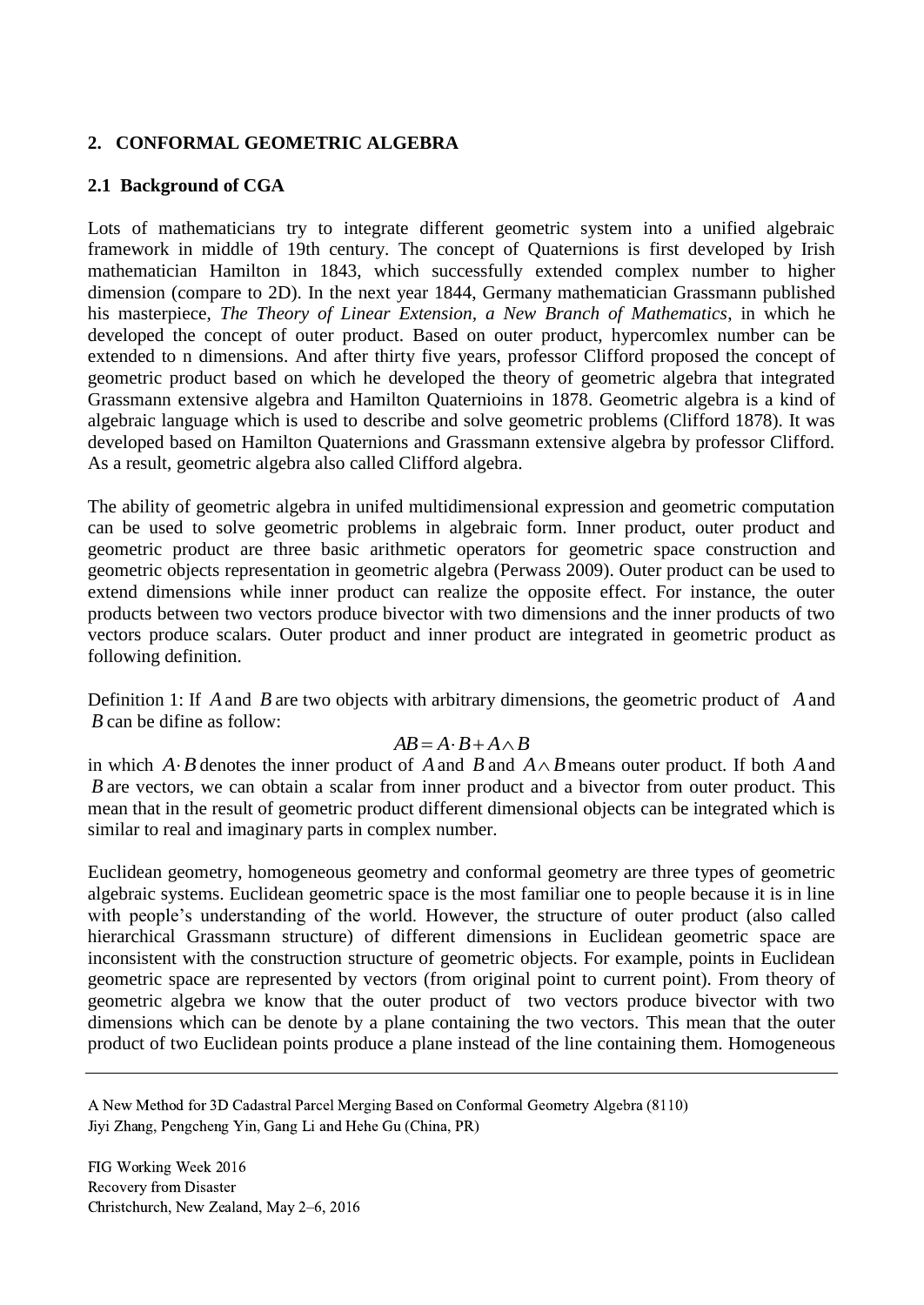geometric space is developed on the basis of Euclidean space by introducing an additional projection dimensions  $e_0$ . The hierarchical Grassmann structures in Homogeneous geometric space are consistent with the construction structure of geometric obejcts. For example, outer products of two homogeneous points represent the line that determined by the two points. And outer products of three homogeneous points represent the corresponding plane. Although homogeneous geometirc space realizes the consistency between Grassmann structure and construction structure of geometric objects, the geometric meaning in inner products of homogeneous points is still unclear. Conformal geometric algebraic space is developed on basis of homogeneous geometric space by introducing another additional dimension – the infinite point  $e_{\infty}$ . The introduction of infinite pont means that the inner product in comformal geometric algebraic space has the same meaning with Minkowski inner product. The inner product of two CGA points represents the Euclidean distance between the two points. Meanwhile, the geometric meaning of cicle and line, sphere and plane have been unified in CGA space. Compared with other geometric systems, such as Euclidean geometry and homogeneous geometry, CGA has the unique advantages of simple and intuitive structure, distinct geometric meaning and unified characteristics with regard to the expression of the geometry (Yuan et al 2014, Rosenhahn and Sommer 2005, Hildenbrand 2011).

# **2.2 Relative Studies on CGA's Applications**

As a branch of Clifford algebra, CGA waas developed by David Hestenes, Hongbo Li and Alyn Rockwood (Hestenes 2001, Li et al 2001 and Li 2008). Advantages of CGA in unified multidimensional representation and hybird dimensional computations (Hestenes 2002) have lots of important applications in many research fields such as geometry, engineering, computer vison and so on (Perwass 2009, Cameron et al 2005, Wareham et al 2005). Theory of CGA was applied in area of Geographic information system (GIS) in recent years. Based on geometric algebra, Yuan el al (Yuan et al 2010) developed a prototype software system in which they provides a useful tool for investigating and modeling the distribution characteristics and dynamic process of complex geographical phenomena under the unified spatio-temporal structure. Yu et al (Yu et al 2015) constructed a Delaunay – Triangulated Irregular Network intersection for change detection with 3D vector data based on advantages of CGA in topological relationship computations. Yuan et al (Yuan et al 2014) studied the network topology expression and algorithm construction based on Clifford algebra. Hu et al (Hu et al 2015) introduced geometric algebra to design methods for data modeling, spatio-temporal queries and dynamic visualization. Yuan et al (Yuan et al 2013) developed data models, data indexes, and data analysis algorithms for multidimensional vector data, raster and vector field data based on advantages of geometric algebra in multidimension-unified and coordinate-free. These applications of geometric algebra in GIS research indicate that the advantages of geometric algebra in multidimensional representation and coordinate-free in spatial topological relations computations provides a new methematical tool for development of GIS.

# **2.3 A Cadastral Data Model Based on CGA**

Based on exsiting research results in CGA applications, we introduced CGA to the area of 3D cadasre development (Zhang et al 2016). A 3D cadastral spatial data model which can realize the

A New Method for 3D Cadastral Parcel Merging Based on Conformal Geometry Algebra (8110) Jiyi Zhang, Pengcheng Yin, Gang Li and Hehe Gu (China, PR)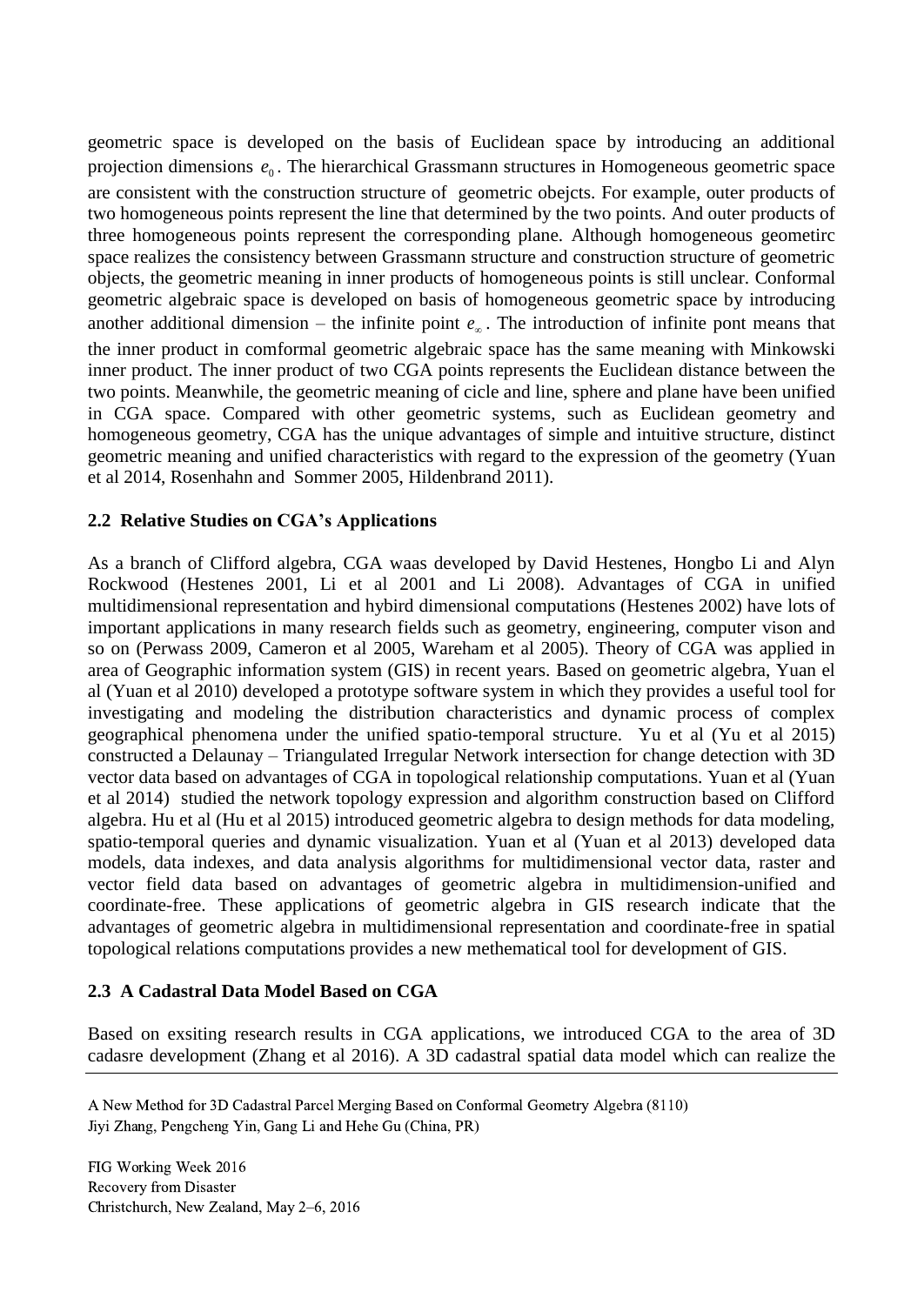unified expression form for different dimensional cadastral primitives is developed based on CGA. Cadastral spatial units are decomposed into three types of primitive elements including points, boundary lines and boundary faces. All above three primitive elements together with the original Euclidean points are embedded into conformal space. Points, boundary lines and boundary faces in conformal space are represented by vector, bivector and quadvector, respectively. Primitive elements with different dimensions in CGA can be expressed by outer product uniformly. Considering that results of outer products such as bivectors do not have boundary constraint, the sequence of point sets that compose the corresponding cadastral objects are employed to restrict the their boundary. Example can be saw in figure 1 which show how we definite a cadastral facet in conformal space. Cadastral spatial unit in conformal space are stored and organized in the multivector structure, which is a basic mathematical element that can simultaneously integrate multiple dimensional primitives in CGA. All the dimensional component elements that construct the corresponding cadastral spatial unit are integrated in the multivector structure and organized according to different dimensions. To be understandable, figure 2 shows the process of representing a 3D cadastral spatial unit denoted by cube. Relative concepts and definitions in figure 2 can be found in reference Zhang et al 2016. {} in figure 2 represents the sets of geometric elements'



### **Figure 1. A primitive facet represented by outer products in CGA (Source: Zhang 2016)**

From the definition of cadastral spatial unit in figure 2 we can know that the algebraic expressions in CGA are hybrid dimensional structure which integrated in the multivector structure. The conformal algebraic expressions of cadastral objects enable us to handle them as an entity. It should be noted that all the different dimensional components are independent. This mean that all the dimensional elements contained in the multivector structures can be employed to compute the spatial relations independent when we need to analyze the spatial relations between two cadastral

A New Method for 3D Cadastral Parcel Merging Based on Conformal Geometry Algebra (8110) Jiyi Zhang, Pengcheng Yin, Gang Li and Hehe Gu (China, PR)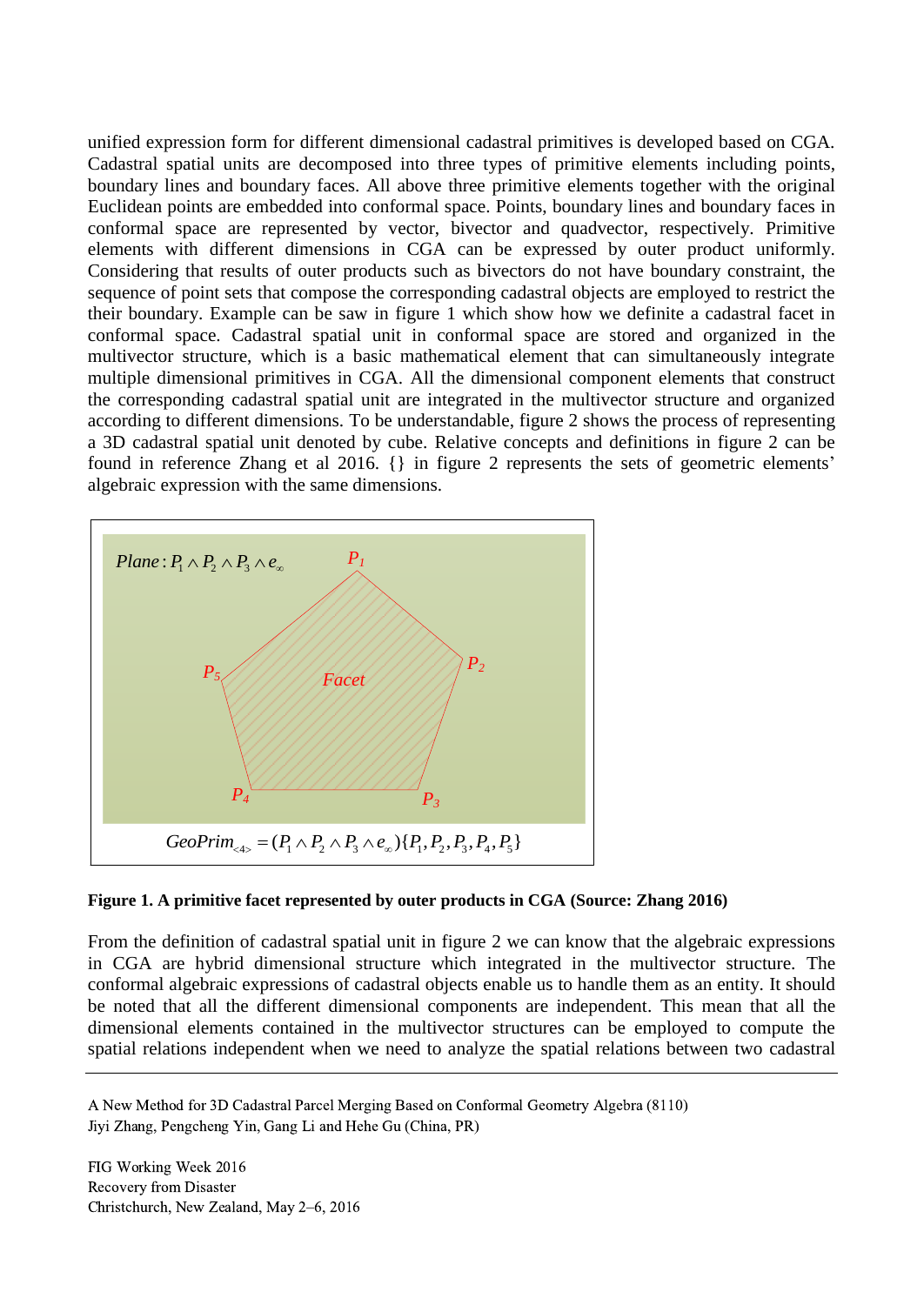objects. In this paper, we utilize powerful computation ability of CGA to define the method for merging cadastral objects.

### **3. SPATIAL MERGING ALGORITHM BASED ON CGA**

#### **3.1 Relative concepts in CGA**

#### 3.1.1 Blade

The blade, generated by outer product, is a k-dimensional object that used to express the corresponding dimensional subspace in geometric algebra. This is different from linear algebra in which objects in all dimensions are represented by vector. For example, 1-blades (vectors) in geometric algebra used to denote one dimensional subspace and 2-blades (bivectors, generated by outer product of two vectors) denote two dimensional subspace. In the 3D cadastral data model that based on CGA, blades with corresponding dimensions are the geometric container for the basic cadastral components of GeoPrim (Zhang 2016).





#### 3.1.2 Inner product

A New Method for 3D Cadastral Parcel Merging Based on Conformal Geometry Algebra (8110) Jiyi Zhang, Pengcheng Yin, Gang Li and Hehe Gu (China, PR)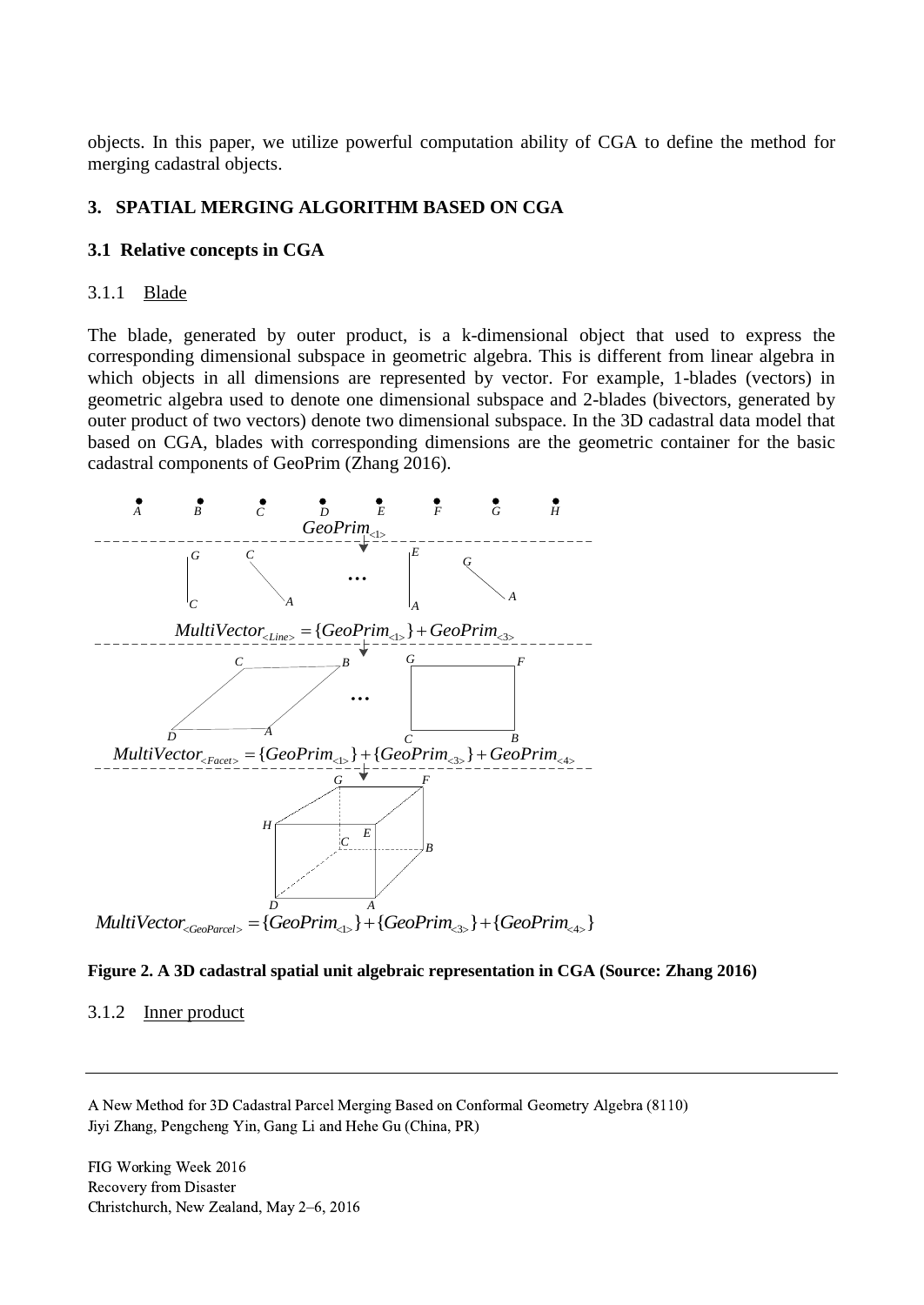Inner product in CGA is a kind of subtraction operator for subspaces. It is different from the point product in vector algebra whose operation objects are limited to vectors. The definition of inner product is shown as follows.

Definition 2: If A and B are two blades with grade s and t in  $Cl_{4,1}$ , the inner product of them is defined as follow:

defined as follow:  

$$
\langle A \rangle_s \cdot \langle B \rangle_t = \langle AB \rangle_t, where \ r = \begin{cases} 0 & s < t \\ s - t & s \ge t \end{cases}
$$

Inner product in CGA has a clear geometric meaning. The resut of inner product of two blades can be used to denote the distance or angle between them.

### 3.1.3 Pseudo-scalar

The pseudo-scalar denoted by *I* is the highest dimensional blade in relative geometric space. For example, in  $Cl_2$  the pseudo-scalar is  $I = e_1 \wedge e_2$  while in  $Cl_3$  the pseudo-scalar is  $I = e_1 \wedge e_2 \wedge e_3$  and in the conformal space  $Cl_{4,1}$ , the pseudo-scalar is  $I = e_1 \wedge e_2 \wedge e_3 \wedge e_0 \wedge e_{\infty}$ .

### **3.2 Cadastral objects merging algorithm based on CGA**

In this paper, the merging algorithm for cadastral objects expressed in CGA is developed. The algorithm mainly includes two parts: the spatial relations determination for cadastral objects and the merging method. As cadastral objects are represented by multivector in CGA, the spatial relations among them can be determined in a more algebraic way. As we discussed, the cadastral objects in CGA are represented and organized in multivector structure in which the different dimensional components are independent. As a result, the determination of topological relations among cadastral objects can be transferred to judge their different dimensional components that organized in multivector. The meet operation between two cadastral objects that need to be merged is defined as follows.

Definition 3: If A and B are two blades in  $Cl_{4,1}$ , the meet operator for A and B is defined as follow:

 $M = Meet(A, B) = A \cap B = A^* \cdot B$ 

Where *M* is the common part of *A* and *B*,  $A^*$  is the dual of blade *A* (Jaap 2003). A the meet operator have two possible result which is depend on the result of  $M^2$ , which is shown as follow:

 $\frac{1}{2}$   $\Big| = 0$ 0  $M^2 = \begin{cases} = 0 & no \text{ intersection} \\ > 0 & intersection \text{ exists} \end{cases}$  $=\{$  $\left\vert \right\rangle$ 

A New Method for 3D Cadastral Parcel Merging Based on Conformal Geometry Algebra (8110) Jiyi Zhang, Pengcheng Yin, Gang Li and Hehe Gu (China, PR)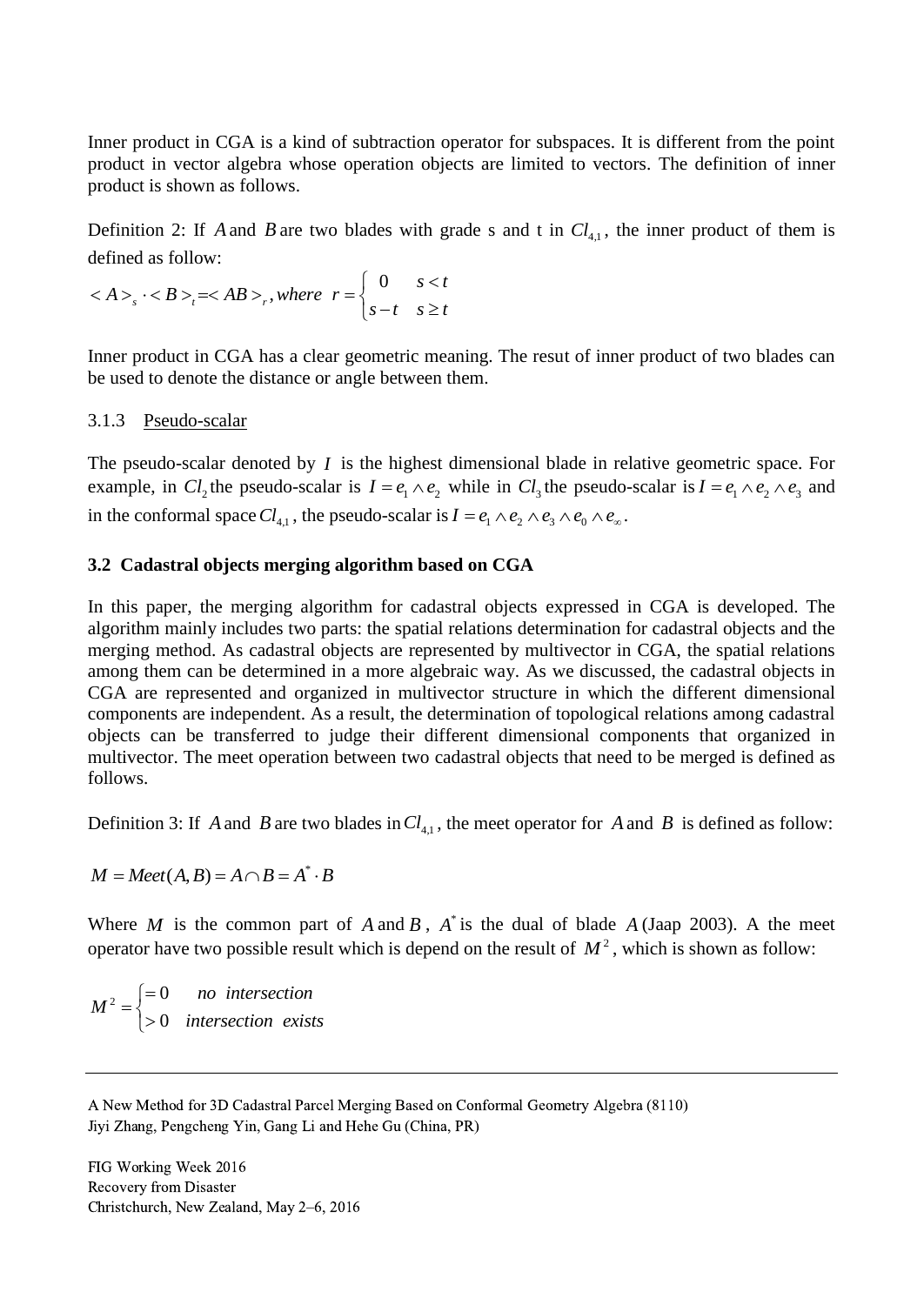Consider that 3D cadastral objects mainly represent by lines and planes in CGA, the condition of  $M^2$  < 0 is not occur in this case which may exist in cirlce or sphere. It should be noted that the blades in CGA is infinite. The intersection of two blades do not equal to the intersection of GeoPrims which are used to represent cadastral objects. The intersection relations of GeoPrims need to be determined based on the retersection results of blades by further boundary operator which is difined as follows.

Definition 4: If  $GeoPrim_{\leq A>}$  and  $GeoPrim_{\leq B>}$  are two primitive components that contained in blades *A* and *B* in  $Cl_{4,1}$  with the same dimensions, the boundary operator for  $GeoPrim_{\leq A>}$  and  $GeoPrim_{\leq B>}$ is defined as follow:

s defined as follow:<br>*Boundary* (*GeoPrim<sub><A></sub>*, *GeoPrim<sub><B></sub>*) GeoPrim<sub><A></sub>,GeoPrim<sub><B></sub>)<br>(Ptas,GeoPrim<sub><B></sub>)&Boundary(Ptbs,GeoPrim<sub><A></sub>) <sup>2</sup> *Boundary* (*GeoPrim<sub><A></sub>* , *GeoPrim<sub><B></sub>* )<br> *Boundary* (Ptas , *GeoPrim<sub><B></sub>* ) & *Boundary* (Ptbs , *GeoPrim<sub><A</sub>* (*mPtas , nPtbs* ) , (0,0) *Boundary*(GeoPrim<sub><A></sub>,GeoPrim<sub><B></sub>)<br>= Boundary(Ptas,GeoPrim<sub><B></sub>)& Boundary(Ptbs,GeoPrim<sub><A></sub>)<br>= (mPtas,nPtbs), (0,0)  $=$  (*mPtas, nPtbs*), (0,0)

Where *Ptas* and *Ptbs* are the boundary point sets that construct *GeoPrim*<sub> $\epsilon_{AB}$ </sub> and *GeoPrim*<sub> $\epsilon_{B}$ </sub>, respectively. *mPtas* is the number of points belonging to *GeoPrim*<sub> $\epsilon_{A}$ </sub> that contained in GeoPrim<sub> $\epsilon_{B}$ </sub> and *nPtbs* is the number of points belonging to GeoPrim<sub> $\epsilon_{B}$ </sub> that contained in *GeoPrim*<sub> $\leq A$ </sub>. We suppose that *m* and *n* denote the total nunber points belonging to *GeoPrim*<sub> $\leq A$ </sub> and GeoPrim<sub><B></sub>, respectively. Consider the characteristics of cadastral expression that all the *GeoPrims* between cadastral objects with different owerships should be independent. Then we can conclude as follow: (1) if  $mPtas = nPths = m = n$ , this mean that  $GeoPrim_{\leq A>}$  and  $GeoPrim_{\leq B>}$  are the common parts which have to disappear in the process of cadastral objects merging; (2) if  $0 < mP$  tas  $m = n$  and the normal direction of  $GeoPrim_{\leq A>}$  and  $GeoPrim_{\leq B>}$  is the same, this mean that *GeoPrim*<sub> $\leq A$ </sub> and *GeoPrim*<sub> $\leq B$ </sub> are the two parts that possibly need to merge; (3) if  $mP$ tas =  $nP$ tbs = 0, this mean that  $GeoPrim_{\leq A>}$  and  $GeoPrim_{\leq B>}$  are disjoint. To the second condition that *GeoPrims* possibly need to merge, we need to confirm whether exist other *GeoPrims* with the opposite direction that shared the same construtive points with current *GeoPrims* that need to be merged. If there are no other *GeoPrims* , then we can merge current two *GeoPrims* . Otherwise, the current two *GeoPrims* need to keep independent.

We have discussed the method for determination of cadastral components that need to disappear and merge in the process of cadastral objects merging. Now we will show how to merge two cadastral objects which is expressed based on CGA by the multivector structure. Since cadastral objects can be expressed by *GeoPrim*<sub><k></sub> (Zhang 2016), the combination of cadastral objects can be transferred to the problems of  $GeoPrim_{\leq k>}$  combination. As the range of components is limited by the sequence of constructive points, if we completed the combination of cadastral facet which is expressed by  $GeoPrim_{\leq 4>}$  then we can obtain other components such as  $GeoPrim_{\leq 3>}$  from the

A New Method for 3D Cadastral Parcel Merging Based on Conformal Geometry Algebra (8110) Jiyi Zhang, Pengcheng Yin, Gang Li and Hehe Gu (China, PR)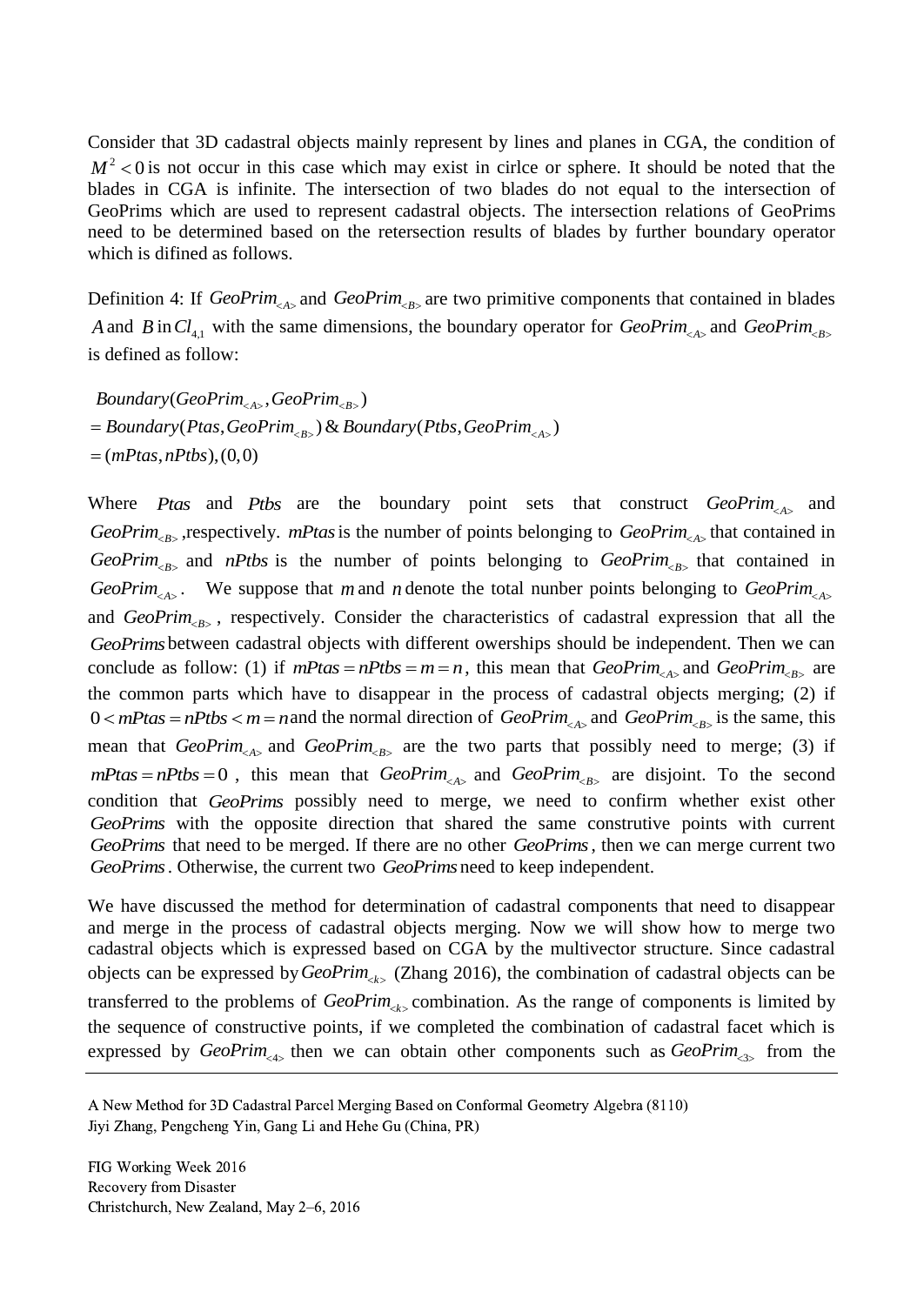limitative sequence points. In conclusion, the essence of combination of cadastral objects that are expressed by multivector is to realize the combination of corresponding cadastral facets. The combination of two cadastral facets can be defined as follows.

Definition 5: *Facet*<sub><A></sub> and *Facet*<sub><B></sub> are two constructive facets in  $Cl_{4,1}$  for cadastral A and B, their conformal representation are shown as following: Definition 5: *Facet<sub><A></sub>* and *Facet<sub><B></sub>* are two constructive facets in *Cl* conformal representation are shown as following:<br> *Facet<sub><A></sub>* =  $(P_{a_1} \wedge P_{a_2} \wedge P_{a_3} \wedge e_{\infty}) \{P_{a_1}, P_{a_2}, P_{a_3}, \cdots, P_{w}, P_{x}, \cdots, P_{y}, P_{$ 

and conformal representation are shown as following:<br> *Facet*<sub><A></sub> = ( $P_{a_1} \wedge P_{a_2} \wedge P_{a_3} \wedge e_{\infty}$ ){ $P_{a_1}, P_{a_2}, P_{a_3}, \cdots, P_{w}, P_{x}, \cdots, P_{y}, P_{z}, \cdots, P_{a_m}$ } and<br> *Facet*<sub><B></sub> = ( $P_{b_1} \wedge P_{b_2} \wedge P_{b_3} \wedge e_{\infty}$ ){ $P_{b_$ mal representation are shown as following:<br>  ${}_{A>} = (P_{a_1} \wedge P_{a_2} \wedge P_{a_3} \wedge e_{\infty}) \{P_{a_1}, P_{a_2}, P_{a_3}, \cdots, P_{w}, P_{x}, \cdots, P_{y}, P_{z}, \cdots, P_{a_m}\}$   ${}_{B>} = (P_{b_1} \wedge P_{b_2} \wedge P_{b_3} \wedge e_{\infty}) \{P_{b_1}, P_{b_2}, P_{b_3}, \cdots, P_{s}, P_{y}, \cdots, P_{x},$  $P_x, \dots, P_y$  in *Facet*<sub><A></sub> are same with the inversion of the point sets  $P_y$ ,  $\cdots$ ,  $P_x$  in *Facet*<sub><B></sub>. Now if we merge *GeoPrim*<sub> $\langle A \rangle$ </sub> into *GeoPrim*<sub> $\langle B \rangle$ </sub>, the result of combination can be defined as follows: *Facet<sub><A></sub>* are same with the inversion of the point sets  $P_y, \dots, P_x$  in  $GeoPrim_{\leq A>}$  into  $GeoPrim_{\leq B>}$ , the result of combination can be defined  $Face_{\leq AB>} = (P_{b_1} \wedge P_{b_2} \wedge P_{b_3} \wedge e_{\infty}) \{P_{b_1}, ..., P_s, P_z, ..., P_{a_m}, P_{a_1}, ..., P_w, P_t, ..., P$ 



#### **Figure 3. An example for cadastral facet combination based on CGA representation**

A New Method for 3D Cadastral Parcel Merging Based on Conformal Geometry Algebra (8110) Jiyi Zhang, Pengcheng Yin, Gang Li and Hehe Gu (China, PR)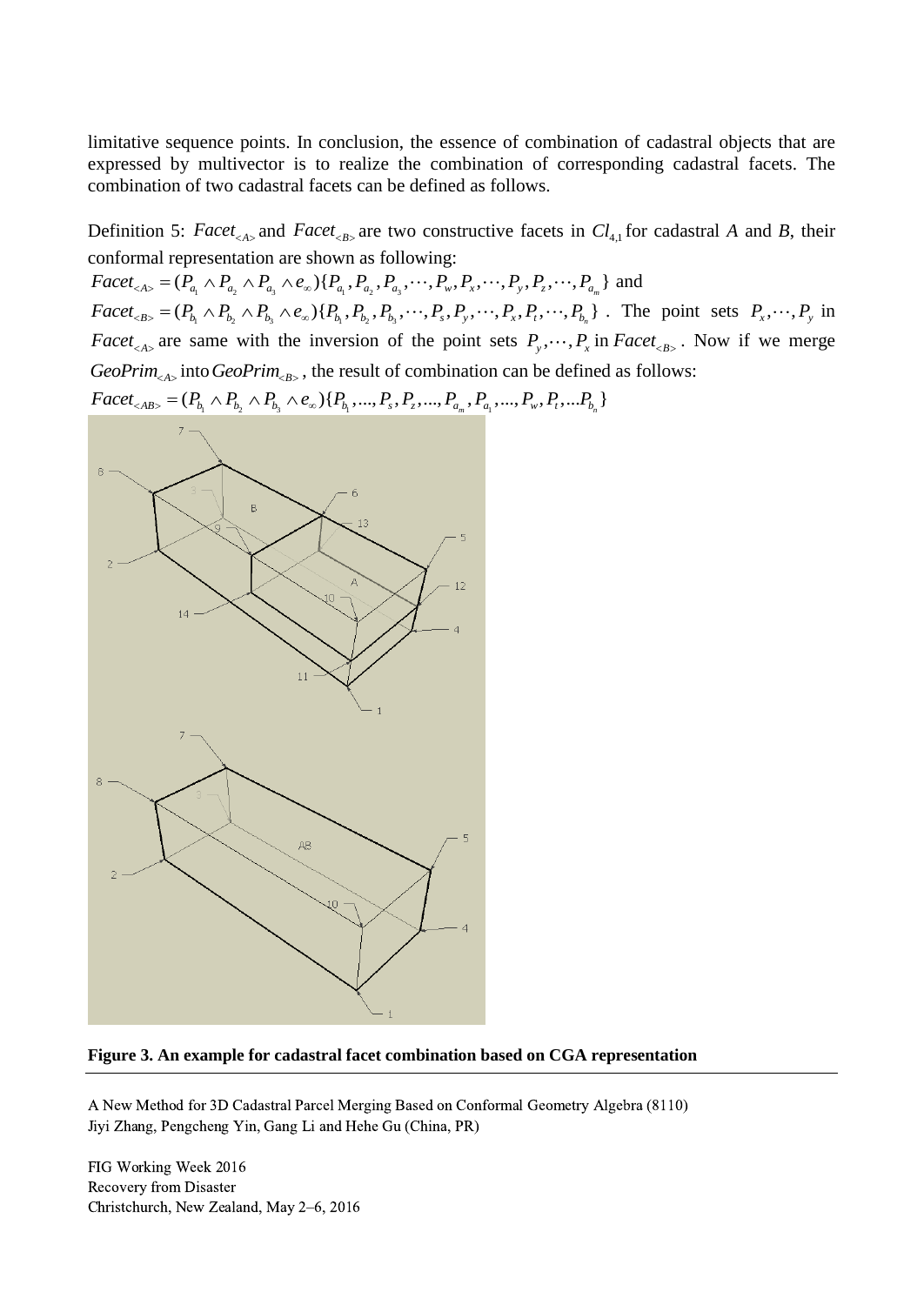# **4. CASE STUDIES**

In order to evaluate the combination algorithm for cadastral objects expressed based on CGA, we design a simple case study. The experimental data is created by SketchUp software. We select two polyhedrons to denote the cadastral objects as examples. Results are shown in figure 3. We select the facet constructed by points 9, 10, 11, 14 in cadastral object *A* and 1, 2, 8, 9, 14, 11 in cadastral object *B* to merge as an example. The representations in CGA for above two selected facets are  $Facet_{\leq 9,10,11,14>} = (P_9 \wedge P_{10} \wedge P_{11} \wedge e_{\infty}) \{P_9, P_{10}, P_{11}, P_{14}\}$ and by ect *B* to merge as an example. The representations in CGA for above two selected facets are <br>
Facet<sub>-9,10,11,14></sub> = ( $P_9 \wedge P_{10} \wedge P_{11} \wedge e_{\infty}$ ){ $P_9, P_{10}, P_{11}, P_{14}$ } and<br>
Facet<sub>-1,2,8,9,14,11></sub> = ( $P_1 \wedge P_2 \wedge P$ facet *B*, the combination result should be  $Facet_{\leq 1.412 \text{ lb}} = (P_1 \wedge P_2 \wedge P_8 \wedge e_{\infty}) \{P_1, P_2, P_8, P_{10}\}$  according to definition 5 which is shown in figure 3. The components' expression of  $Facet_{\leq 1,4,12,11>}$  in multivector such as constructive arcs and points can be obtained from its limitative points sequence

# **5. CONCLUSION**

in CGA expression.

In this paper, we introduced the basic information of geometric algebra and relative research results based on geometric algebra. The 3D cadastral data model based on CGA was mainly introduced. This study is a subsequent research based on Zhang et al 2016. We discussed the method to determine topological relations among cadastral objects which were represented based on CGA. Then we designed the algorithm for combination of cadastral facets which were organized and expressed within multilvector structure. And other dimensional components in multivector for cadastral objects can be obtained easily from the relative facet's CGA expression. Finally, we designed a simple case study to demonstrate our combination algorithm for cadastral objects.

# **ACKNOWLEDGEMENTS**

This work was supported by following fund: Xuzhou Technology Project of Land Resources Managing, surveying and Mapping Science (Grant No. 2016STGT012) ; Surveying and Mapping Geographic Information Research Foundation of Jiangsu Province (Grant No. JSCHKY201509); the National Nature Science Foundation of China (Grant no. 41301414).

# **REFERENCES**

Henssen, J (1995) . Basic Principles of the Main Cadastral Systems in the World.Seminar Modern Cadastres and Cadastral Innovations, Delft, The Netherlands.

Meyer, N. V (2001). ArcGIS Land parcel Data Model: ESRI.

ePlan (2010). ePlan Model version 1.0 ePlan (pp. 61): Intergovernmental Committeeon Surveying and Mapping (ICSM).

A New Method for 3D Cadastral Parcel Merging Based on Conformal Geometry Algebra (8110) Jiyi Zhang, Pengcheng Yin, Gang Li and Hehe Gu (China, PR)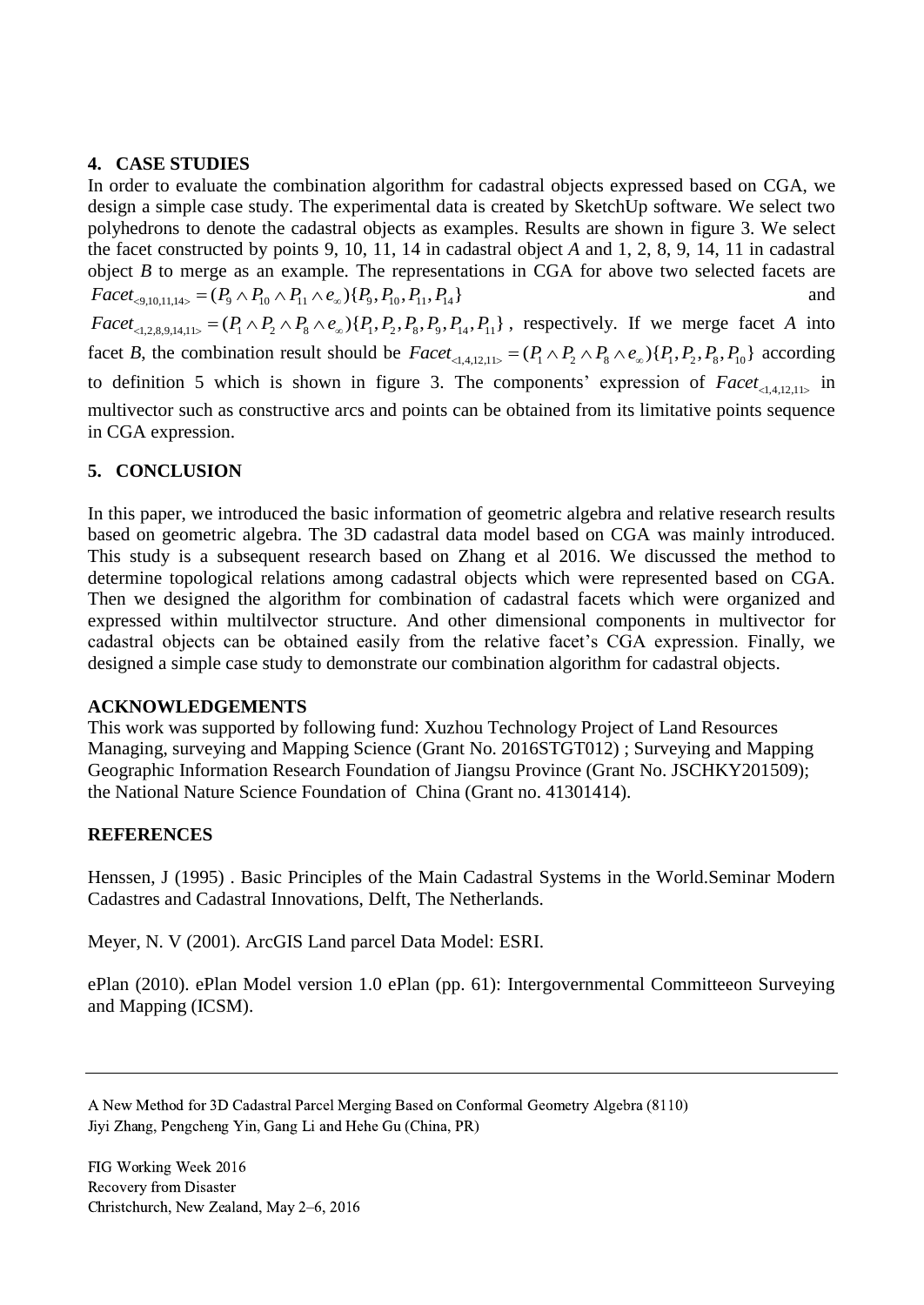ISO19152 (2012). ISO 19152. International Standard, Geographic Information – Landadministration domain model (LADM): ISO.

Tse R. O. C., Gold C (2003). A proposed connectivity-based model for a 3-D cadaster. Computers, Environment and Urban Systems, vol.27, 427–445.

Zlatanova S., Rahmanb A. A., Shi W. Z (2004). Topological models and frameworks for 3D spatial objects. Computers & Geosciences, vol.30, 419–428.

Ying S., Guo R. Z., Li L., Van Oosterom P., Stoter J (2014). Construction of 3D volumetric objects for a 3D cadastral system. Transaction in GIS, doi:10.1111/tgis.12129.

Yuan L.W., Yu Z.Y., Luo W., Yi L., Lü G. N (2013). Geometric algebra for multidimensionunified geographical information system. Advances in Applied Clifford Algebras, vol.23, 497–518.

Van Oosterom P (2013). Research and development in 3D cadastres. Computers, Environment and Urban Systems, vol.40, 1–6.

Zhang J. Y., Ying P. C., Li G., Gu H. H., Zhao H., Fu J. C (2016). 3D Cadastral Data Model Based on Conformal Geometry Algebra. ISPRS International Journal of Geo-Information, 5, 20, doi:10.3390/ijgi5020020.

Clifford W K (1878). Applications of Grassmann's extensive algebra. American Journal of Mathematics, vol.1, 350-358.

Perwass C (2009). Geometric Algebra with Applications in Engineering; Springer: Heidelberg, Germany.

Yuan L. W., Yu Z. Y., Luo W., Yi L., Lü G. N (2014). Multidimensional-unified topological relations computation: A hierarchical geometric algebra-based approach. International Journal of Geographic Information Science, vol.28, 2435–2455.

Rosenhahn B., Sommer G (2005). Pose estimation in conformal geometric algebra part I: The stratification of mathematical spaces. Journal of Mathematical Imaging and Vision, vol.22, 27–48. Hildenbrand D (2011). From Grassmann's vision to geometric algebra computing. In From Past to Future: Graßmann's Work in Context, Springer: Berlin, Germany, pp. 423–433.

Hestenes D (2001). Old wine in new bottles: A new algebraic framework for computational geometry [C], Geometric Algebra with Applications in Science and Engineering. Birkharser.

Li H, Hestenes D, Rockwood A (2001). Generalized homogeneous coordinates for computational geometry [C]. Geometric Computing with Clifford Algebra, Springer, 27-59.

A New Method for 3D Cadastral Parcel Merging Based on Conformal Geometry Algebra (8110) Jiyi Zhang, Pengcheng Yin, Gang Li and Hehe Gu (China, PR)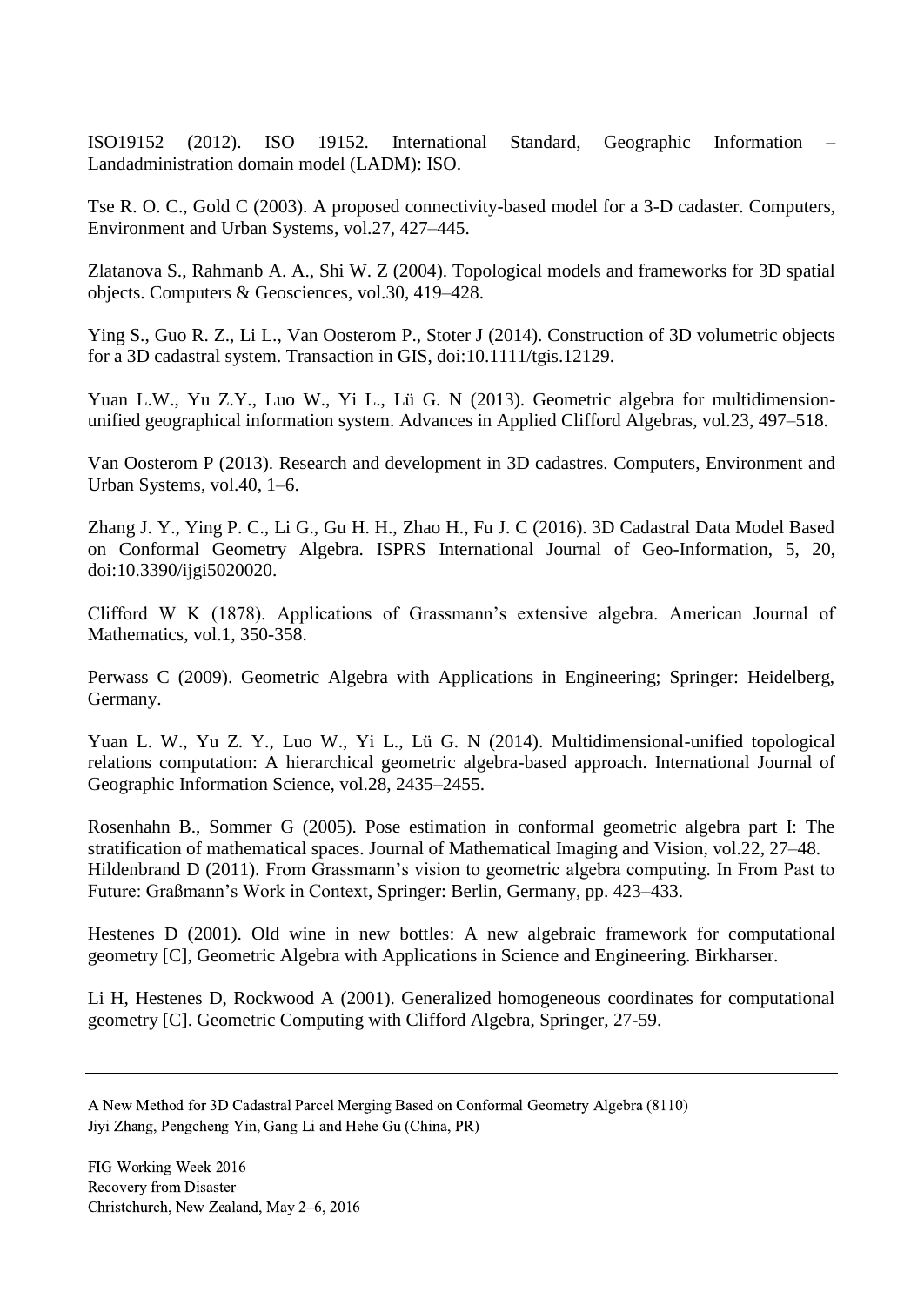Li H (2008). Invariant Algebras and Geometric Reasoning [M]. Singapore: World Scientific.

Cameron J, Lasenby J (2005). Oriented conformal geometric algebra [C], Proceeding of ICCA7, Toulouse, France.

Wareham R, Cameron J, Lasenby J (2005). Applications of conformal geometric algebra in computer vision and graphics [J]. Lecture Notes in Computer Science, 3519:329-349.

Hestenes D (2002). New Foundations for Classical Mechanics. Dordrecht, Kluwer.

Yuan L. W., Yu Z. Y., Chen S. F., Luo W., Wang Y J., Lü G. N. (2010). CAUSTA: Clifford algebra based unified spatio-Temporal analysis. Transactions in GIS, 14(s1), 59-83.

Yu Z. Y., Luo W., Hu Y., Yuan L. W, Zhu A. X., Lü G. N. (2015). Change detection for 3D vector data: a CGA-based Delaunay–TIN intersection approach. International Journal of Geographical Information Science, DOI: 10.1080/13658816.2015.1077963

Yuan L. W., Yu Z. Y., Luo W., Zhang J. Y., Hu Y. (2014). Clifford algebra method for network expression, computation, and algorithm construction [J]. Mathematical Methods in the Applied Sciences, 37(10):1428-1435.

Hu Y., Luo W., Yu Z. Y., Yuan L. W., Lü G. N. (2015). Geometric Algebra-based Modeling and Analysis for Multi-layer, Multi-temporal Geographic Data [J]. Advances in Applied Clifford Algebras, 1-18.

Yuan L. W., Yu Z. Y., Luo W., Yi L., Lü G. N. (2013). Geometric Algebra for Multidimension-Unified Geographical Information System [J]. Advances in Applied Clifford Algebras, 23(2):497- 518.

Jaap S (2003). Geometric Algebra Primer. [http://www.jaapsuter.com/geometric-algebra.pdf.](http://www.jaapsuter.com/geometric-algebra.pdf)

# **BIOGRAPHICAL NOTES**

**Jiyi ZHANG** is a doctor candidate at School of Environmental Science and Spatial Informatics, China University of Mining and Technology. His current interests include 3D cadastre, three dimensional modeling and geometric algebra study.

**Pengcheng YIN** received his PhD in Cartography and Geographic Information Engineering from China University of Mining and Technology in 2012. He is the director of Fundamental Surveying Center in Bureau of Land and Resources of Xuzhou. He mainly works on cadastral survey, digital cadastre and real estate management.

**Gang LI** is a professor at School of Environmental Science and Spatial Informatics, China University of Mining and Technology. He is also the director of Bureau of Land and Resources of Xuzhou. He is the

A New Method for 3D Cadastral Parcel Merging Based on Conformal Geometry Algebra (8110) Jiyi Zhang, Pengcheng Yin, Gang Li and Hehe Gu (China, PR)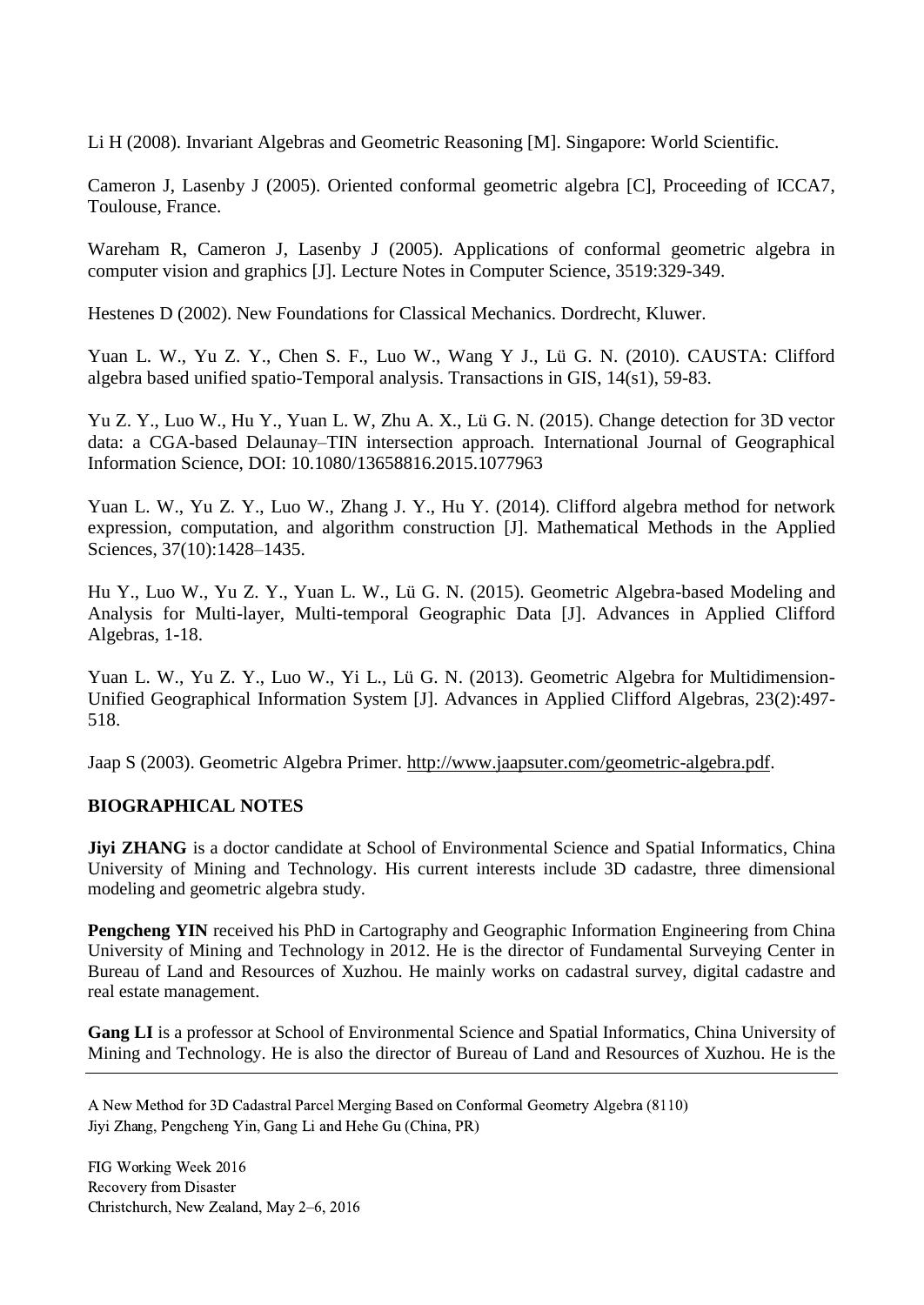member of Professional Committee of Measuring Instrument in China Institute of Surveying and mapping.He works on cartography and GIS for many years. His current interests include 3D cadastre, land resources management, real estate register and rural urbanization.

**Zhaoyuan YU** received the BS degree in geography science, and PhD degrees in GIS and cartography from Nanjing Normal University, China, in 2005 and 2010, respectively. He is currently an associate professor in the Geography Department at Nanjing Normal University, China. His research interests include high-dimensional geophysical signal processing and geographical information system.

**Di HU** is currently a lecturer in the the Geography Department at Nanjing Normal University, China. He received his BS degree in geographical information system in Northeast Normal University in 2007 and PhD degrees in GIS and cartography from Nanjing Normal University in 2012. His current interests include land historical GIS and geographical environmental modeling.

**Yongyi ZANG** is the deputy director of Bureau of Land and Resources of Xinyi County. His current interests include land resources management, land use planning and real estate register.

### **CONTACTS**

Jiyi Zhang China University of Mining and Technology School of Environmental Science and Spatial Informatics No1, Daxue Road Xuzhou, Jiangsu Province CHINA  $Tel.: + 86-516-8359-1333$ Fax: + 86-516-8359-1333 E-mail: cumtzjy@cumt.edu.cn

Pengcheng Yin Bureau of Land and Resources of Xuzhou No7, Jingbo West Road Xuzhou, Jiangsu Province **CHINA** Tel.: + 86-516-8580-3960 E-mail: cumtyinpc@163.com

Gang Li China University of Mining and Technology School of Environmental Science and Spatial Informatics No1, Daxue Road Xuzhou, Jiangsu Province CHINA Tel.: +86-136-0520-5938

A New Method for 3D Cadastral Parcel Merging Based on Conformal Geometry Algebra (8110) Jiyi Zhang, Pengcheng Yin, Gang Li and Hehe Gu (China, PR)